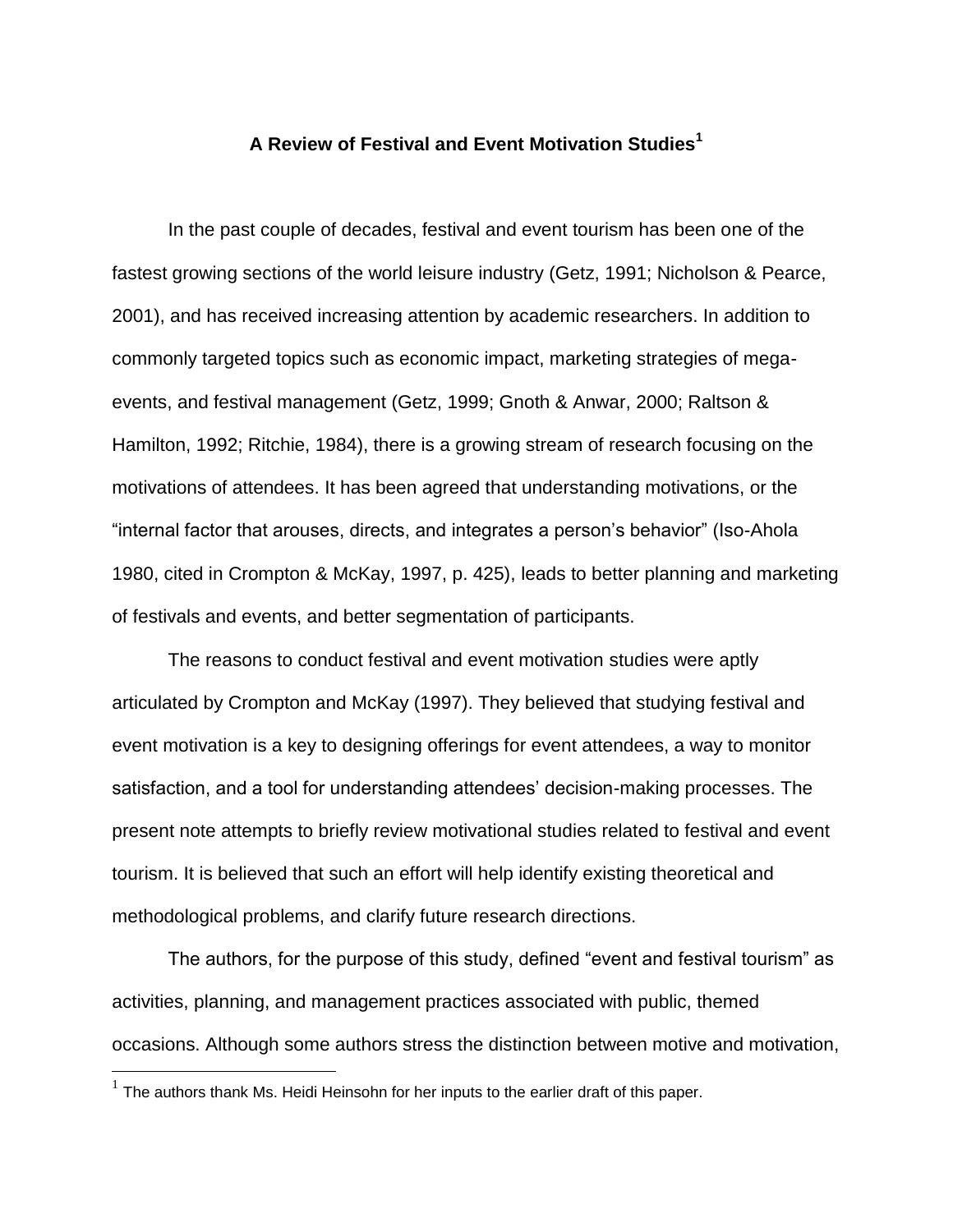with motive referring to a generic behavioral energizer, and motivation as object-specific (Gnoth, 1997), this note uses the two terms interchangeably.

## Conceptual Background

Getz (1991, p. 85) linked Maslow's widely cited hierarchy of human needs to tourists' generic travel motivations, and benefits an event and festival may provide. In so doing, Getz suggested that visitors' needs and travel motivations may be met by participating in festivals and special events. Put differently, attending events and festivals is an effective way to satisfy one's social-psychological needs. The connection between tourists' social-psychological needs and their event participation motivation has provided a meaningful foundation for studies on festival and event motivation (Crompton, 2003).

A majority of the festival and event motivation studies have been conducted under the theoretical framework of travel motivation research (Backman, Backman, Uysal, & Sunshine, 1995; Getz, 1991; Nicholson & Pearce, 2001; Scott, 1996), which has been conceptually grounded on both the seeking-escape dichotomy (Iso-Ahola, 1980, 1982; Mannell & Iso-Ahola, 1987), and push-pull model (Dann, 1977; 1981; Crompton, 1979). Research in the context of festival and event tourism has shown that both of these conceptualizations can provide appropriate guidance for motive measurement, though from different perspectives (Crompton & McKay, 1997; Kim & Chalip, 2004; Scott, 1996).

## Motives of Festival and Event Attendees

To date, there has been an emerging, yet small body of literature on event-goers' motivation (see Table 1 for a chronological list). Besides the most straightforward motivation question "Why do they come?", these studies have also asked "Who are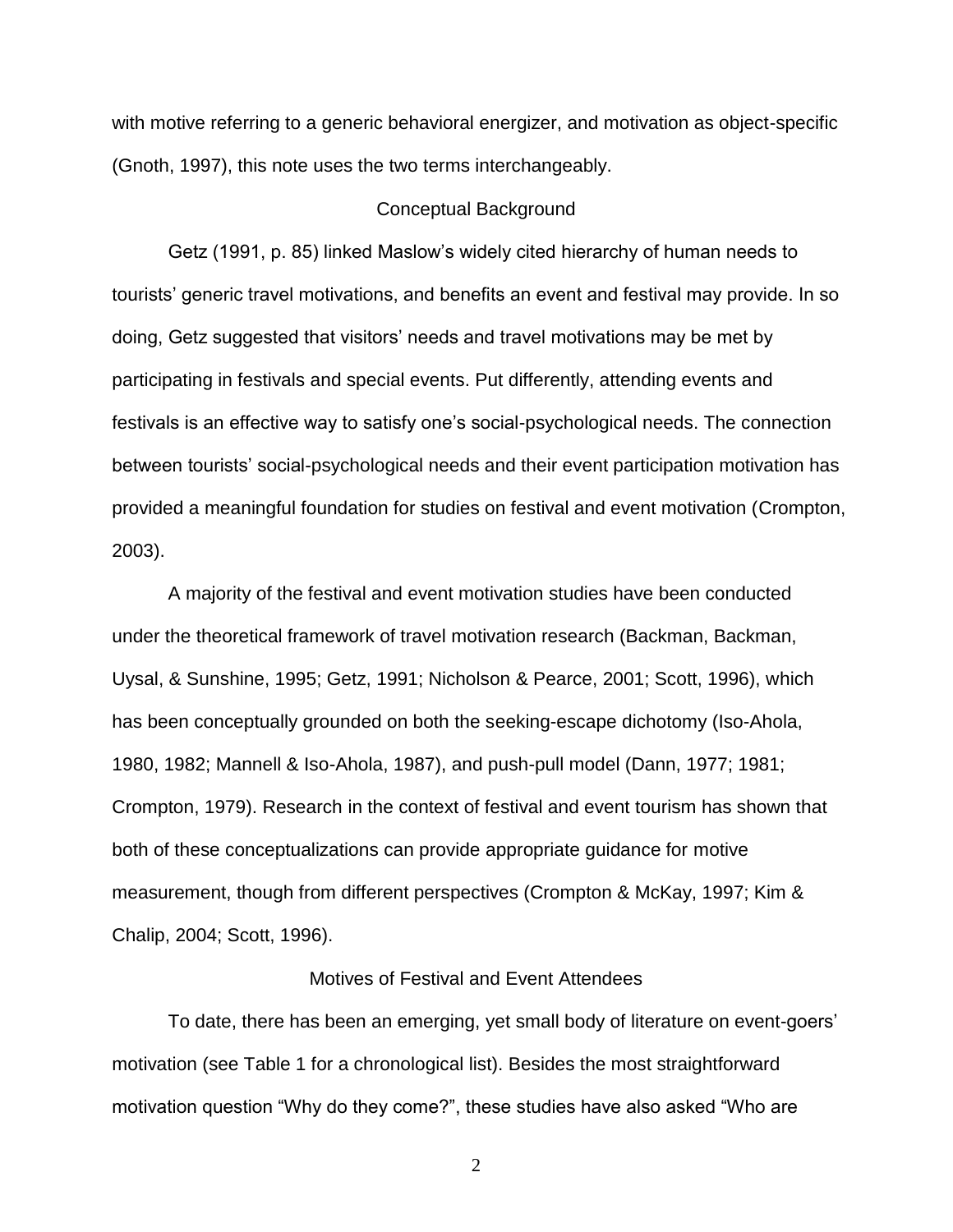they?" (visitors' demographic profile), " Are they satisfied?" (attendees' satisfaction), and "What activities do they participate in?" (behavioral characteristics). In many cases, the researchers associated motivation characteristics with demographics, satisfaction, and behavioral indicators, with the aim to answer the "So what?" type of questions (i.e., research and practical implications). At a more sophisticated level, some researchers have placed more emphasis on determining "Are the findings generalizable?" and "How to structure the theoretical framework?" (Crompton & McKay, 1997; Nicholson & Pearce, 1999; 2001; Scott, 1996).

## INSERT TABLE 1 ABOUT HERE

#### *Early Discoveries*

Ralston and Crompton (1988, in Getz, 1991) arguably conducted the first study dealing specifically with event participants' motivation. Forty-eight motive statements were developed, with a five-point Likert-type Scale used to measure the importance of each item. No discreet market segment (i.e., groups with the same demographic background sharing similar motivation patterns) was identified. As a conclusion, the researchers suggested that "motivation statement[s] were generic across all groups" (Ralston & Crompton, 1988, cited in Uysal, Backman, Backman, & Pott, 1991, p. 204).

After Ralston and Crompton (1988), several researchers soon joined the discussion related to festival and event motivation. Uysal *et al.* (1991), and later Backman *et al.* (1995), attempted to examine demographic characteristics, motivations and activities of tourists who went on a festival/special event/exhibition trip, using the 1985 U.S. Pleasure Travel Market data. Twelve motive items were factor analyzed, with five dimensions of motivation being identified. Some differences in motivations were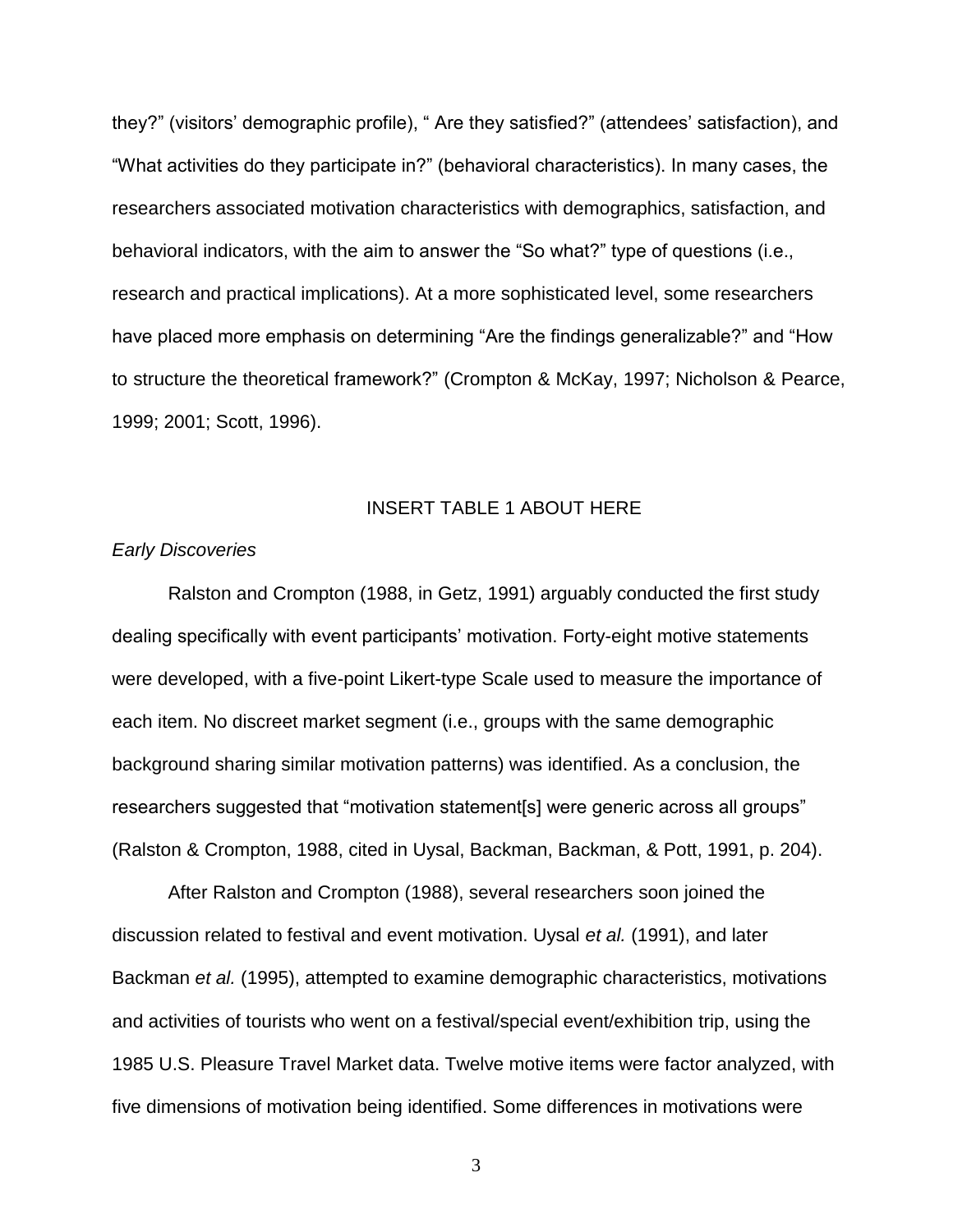revealed across demographic groups. For instance, it was suggested that excitement is less likely to be the travel motivation of senior and married festival attendees. It was also found that the lowest income group (i.e., people with income less than \$40,000) is more likely to be motivated by attending festivals to socialize while less likely to attend high-risk activities. Such findings implied that event participants are heterogeneous groups and thus require segmentation.

In the first issue of "Festival Management & Event Tourism", two papers (Uysal, Gahan, & Martin, 1993; Mohr, Backman, Gahan, & Backman, 1993) on South Carolina events were considered as "a starting point for understanding the motivations people have for attending festivals" (Scott, 1996, p. 122). Using the 1991 Corn Festival as a study case, Uysal *et al.* reduced a set of 24 motivations to five factors. Consistent with previous studies, no systematic differences emerged when comparing motivational factors to demographic variables. Their findings supported Mannell and Iso-Ahola's (1987) "seek-escape" framework on travel motivation.

In the same vein, Mohr *et al.* (1993) studied a hot air balloon festival and identified a similar cluster of motivation subscales, though in a different order. Motivations were found to be a function of visitor types. Significant differences existed between first time and repeat visitors with respect to the motivation dimensions of "excitement" and "event novelty", and their corresponding satisfaction levels. Specifically, the attendees who never went to other festivals, but were repeat visitors to the hot air balloon festival showed a unique motivation structure. This group was mostly motivated by the need for excitement, while least motivated by event novelty. Again, no significant differences were identified in motivations with regard to demographic variables.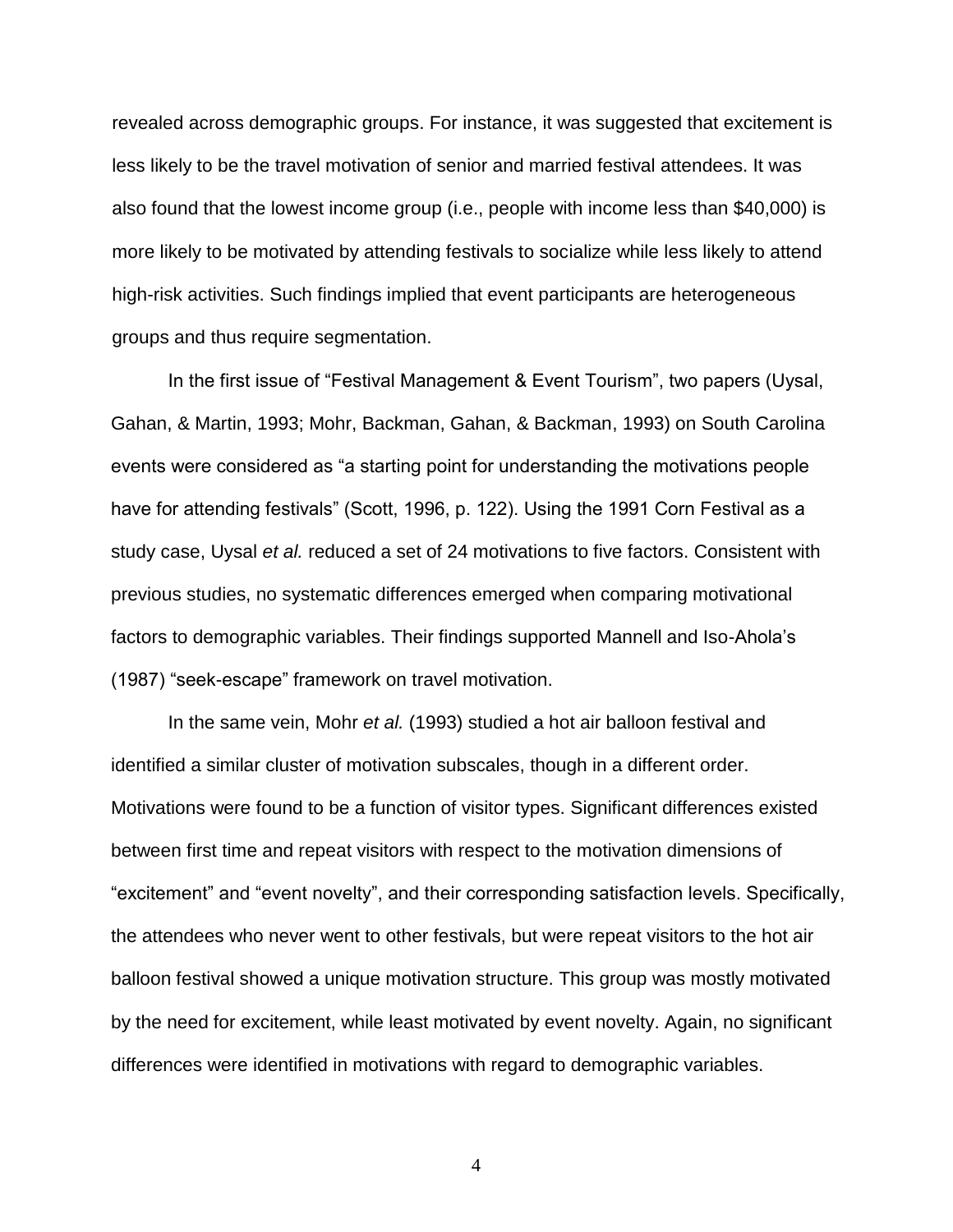Overall, the contribution of these pioneering festival and event motivation studies lies in two aspects: 1) A research framework for surveying festival and event motivation was developed, and 2) the relationships between motivation and other variables were investigated. Similar research design and methods were employed in these projects: The authors first developed a list of motivation items and asked respondents to indicate the importance of each item in their festival-attending decision; the results were then factor analyzed into several dimensions; and finally statistical tools (i.e., ANOVA or MCA) were used to identify relationships between these motivation dimensions with selected event or demographic variables. Admittedly, most studies at this stage were descriptive in nature, and lacked theoretical support from other fields (i.e., psychology, sociology, and marketing).

## *Cross-culture Testing*

Schneider and Backman (1996) first proposed the necessity of cross-cultural studies. Their research on a Jordanian festival revealed a motivation factor structure similar to the North American studies. The authors concluded that at least between Arabs and North Americans, there is "a draw to festivals that supersedes cultural boundaries" (p. 144). This conclusion was later supported by studies on more diverse geographic locations, such as Italy (Formica & Murrmann, 1998; Formica & Uysal, 1996; Formica & Uysal, 1998), South Korea (Lee, 2000; Lee, Lee, & Wicks, 2004), and China (Dewar, Meyer, & Li, 2000).

The Umbria Jazz Festival in Italy gave Formica and Uysal (1996) an opportunity to compare the motivation patterns between resident and non-resident attendees. Significant differences between locals and out-of-the-region visitors were identified with regard to the motivation factors of "socialization" and "entertainment." It was concluded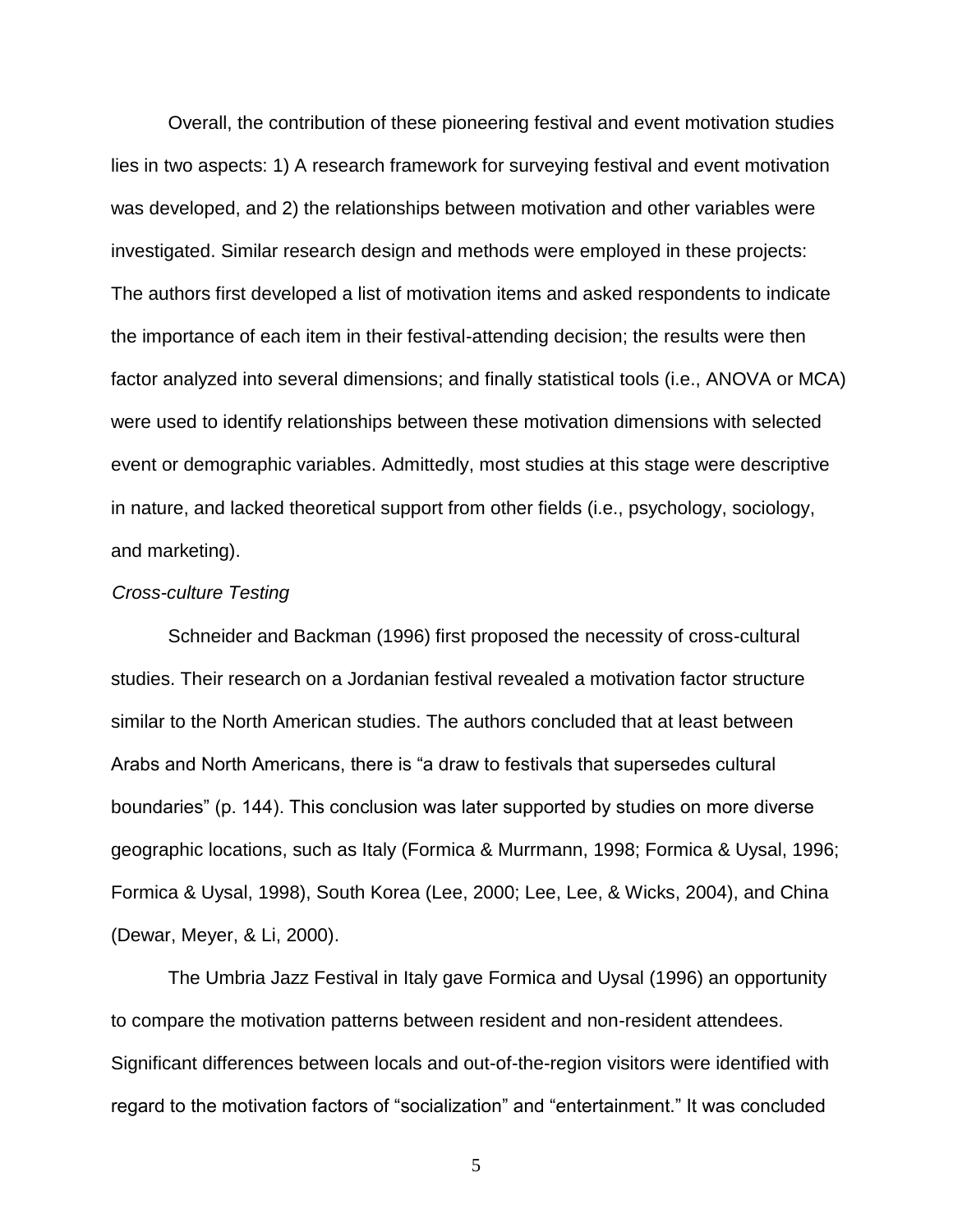that residents tended to be more motivated by the factor "socialization," while nonresidents were more likely to be driven by the factor "entertainment."

In a later study, Formica and Uysal (1998) targeted an international culturalhistorical event, the Spoleto Festival in Italy. Behavioral, motivational, and demographic characteristics of visitors were explored, and six motive factors were obtained. Based on motivational behaviors, two groups of attendees were identified: enthusiasts and moderates. The former were typically older, wealthier, and married attendees, while the later was characterized by single participants who were younger in age, and had lower incomes.

## *Exploration of Generalizability*

Another group of tourism scholars have examined generalizability issues related to festival attendees' motivations. Essentially, the question they raised is: Do people go to different events with different motivations? To answer this question, researchers have to investigate multiple events, instead of a single one. Interestingly, conflicting conclusions have been reached: Scott (1996), and Nicholson and Pearce (1999; 2001) found that festival and event motivations could be context-specific, while Crompton and McKay (1997) did not find significant differences across various events. As a result, no universal motivation scale has been identified yet.

Scott (1996) studied three events in Northeast Ohio. With a similar methodological approach as Uysal *et al.* (1993) and Mohr *et al.*(1993), Scott reported slightly different motivation dimensions. The most notable finding was that attendees ascribed disparate importance to all motivation factors, varying by festivals types. No relationships were revealed between past visitation and motivations, with the exception of the factor "curiosity." First-time visitors were far more likely to be motivated by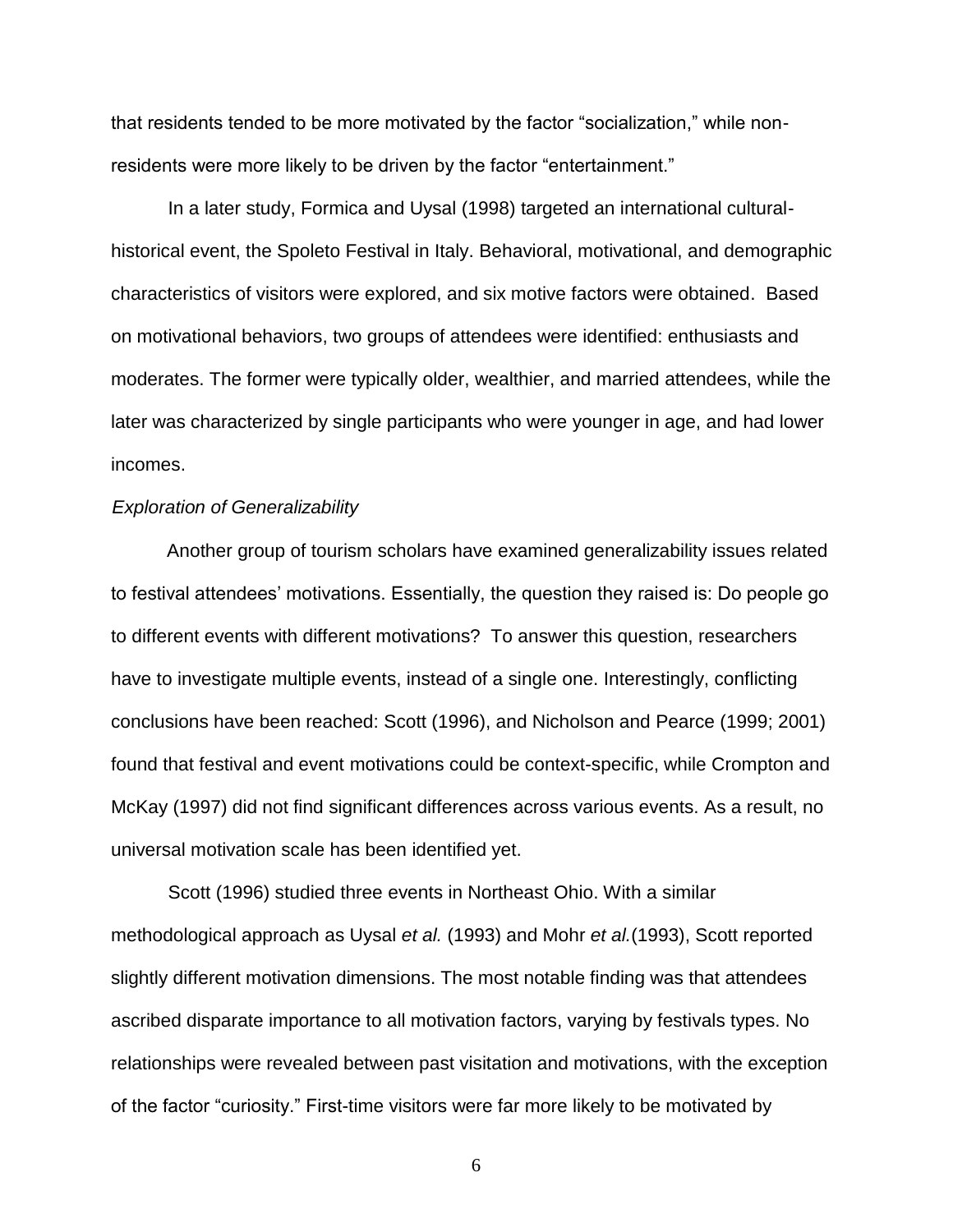"curiosity" than repeat visitors. The author thus concluded that "festival type was a far better predictor of people's motivations than past experience" (p. 128).

With the objective to "assess the extent to which the perceived relevance of motives changed across different types of events" (p. 429), Crompton and McKay (1997) studied the 10-day Fiesta festival in San Antonio, Texas. The authors classified activities of this festival into five categories (parades / carnivals, pageants / balls, food oriented events, musical events, and museums / exhibits / shows), and compared the strengths of the motives associated with the five categories. From an overall perspective, it was concluded that different events may satisfy a similar set of motives, though to varying degrees. The authors maintained that these results supported the belief that "a festival visitation decision is likely to be a result of multiple simultaneous motives" (p. 436). However, it has been argued (Nicholson & Pearce, 2001) that one assumption in this study could be problematic: Crompton and McKay treated the five different categories within the festival as different types of events, while it could be argued that they were actually different activities within one single festival.

Findings in Crompton and McKay (1999) also further validated Iso-Ahola's seekescape dichotomy. Although the two forces intertwined with each other, the seeking dimension seemed to be much more important to festival participants. These results led the authors to the argument that festivals may be more appropriately considered as recreation, rather than tourism offerings.

Nicholson and Pearce (2001) criticized the ad hoc basis of earlier studies on event motivation, and advocated the need for "a more systematic and comprehensive approach to the analysis of the motivations of event-goers, one that moves beyond the study of individual events to explore issues of greater generality and begins to examine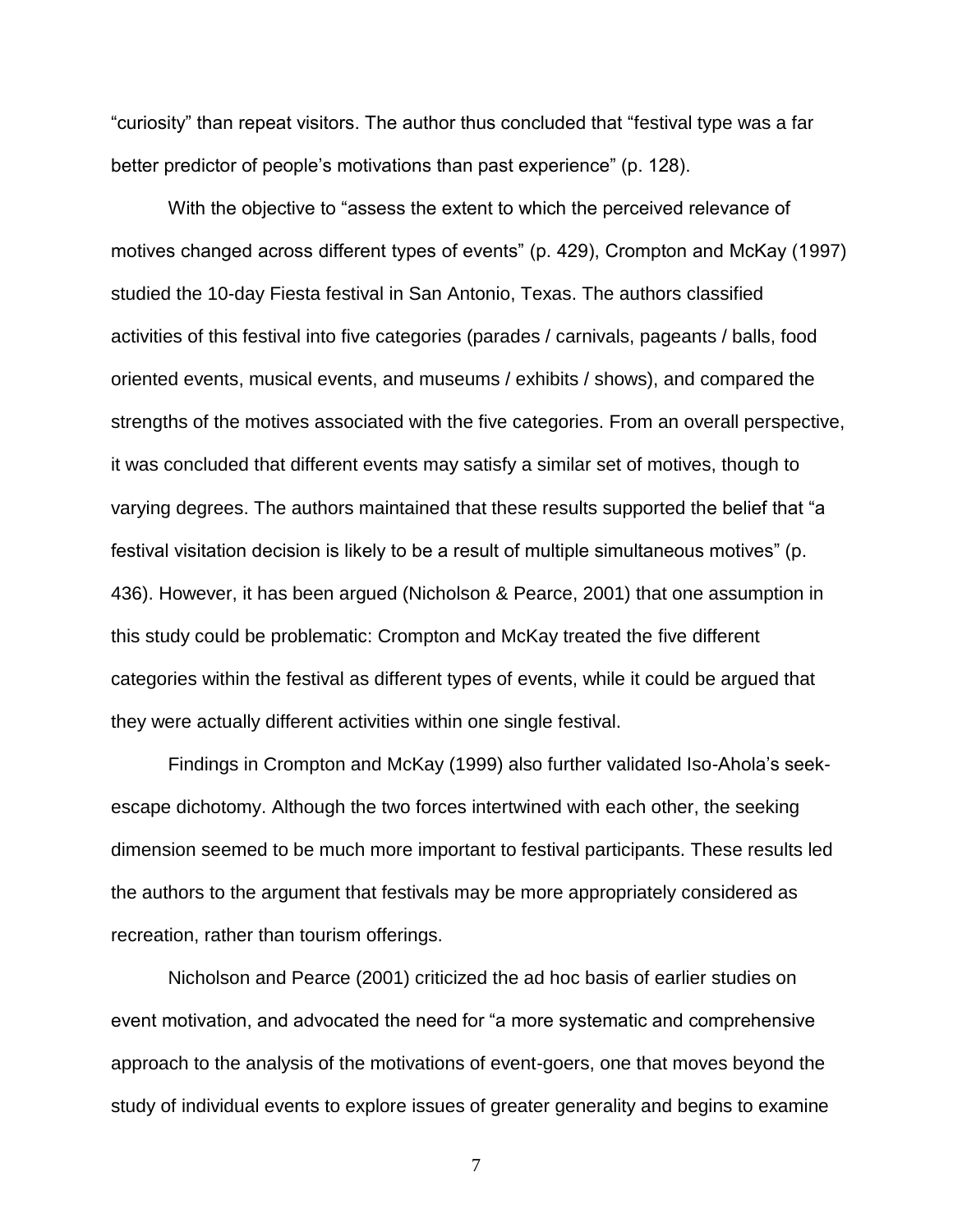the broader characteristics of event tourism per se" (p. 449). With this as an objective of their study, the authors compared visitor motivations at four New Zealand events. Efforts were made to "give more weight and greater visibility to events per se as a distinctive phenomenon" (p. 449), by employing an open-ended question and two eventspecific factors in the motivation item list. Adding the open-ended question ("Why did you come to this event?") was a methodological breakthrough, as the incorporation of an unstructured method helped provide richer data and reduce inherent bias and irrelevance. As a result, a much more complex and diverse motivation pattern across different events was reported, with little evidence yet of generic event motivations. It was hence concluded that event-specific factors are especially important in attracting festival attendees. The study's findings challenged the traditional assumption that event motivation studies are simply festival case studies of travel motivation theories. *Inputs from Sport Marketing Literature*

If we look beyond the tourism scope, some sports marketing studies have brought valuable insights to this discussion. Swanson Gwinner, Larson, and Janda (2003) explored the impact of four individual psychological motivations on college students' reported patronage behaviors and verbal recommendations toward a sporting event. Unlike their tourism colleagues, Swanson *et al.* (2003) investigated potential event attendees rather than actual on-site participants. The four motivation scales (team identification, eustress, group affiliation, and self-esteem enhancement), were developed from previous literature as generic sporting event motivations, and each scale incorporated several motivation items. It was revealed that "when motivated by team identification, group affiliation, and self-esteem enhancement, there is a significant, direct relationship with intent to attend sporting events for both men and women" (p.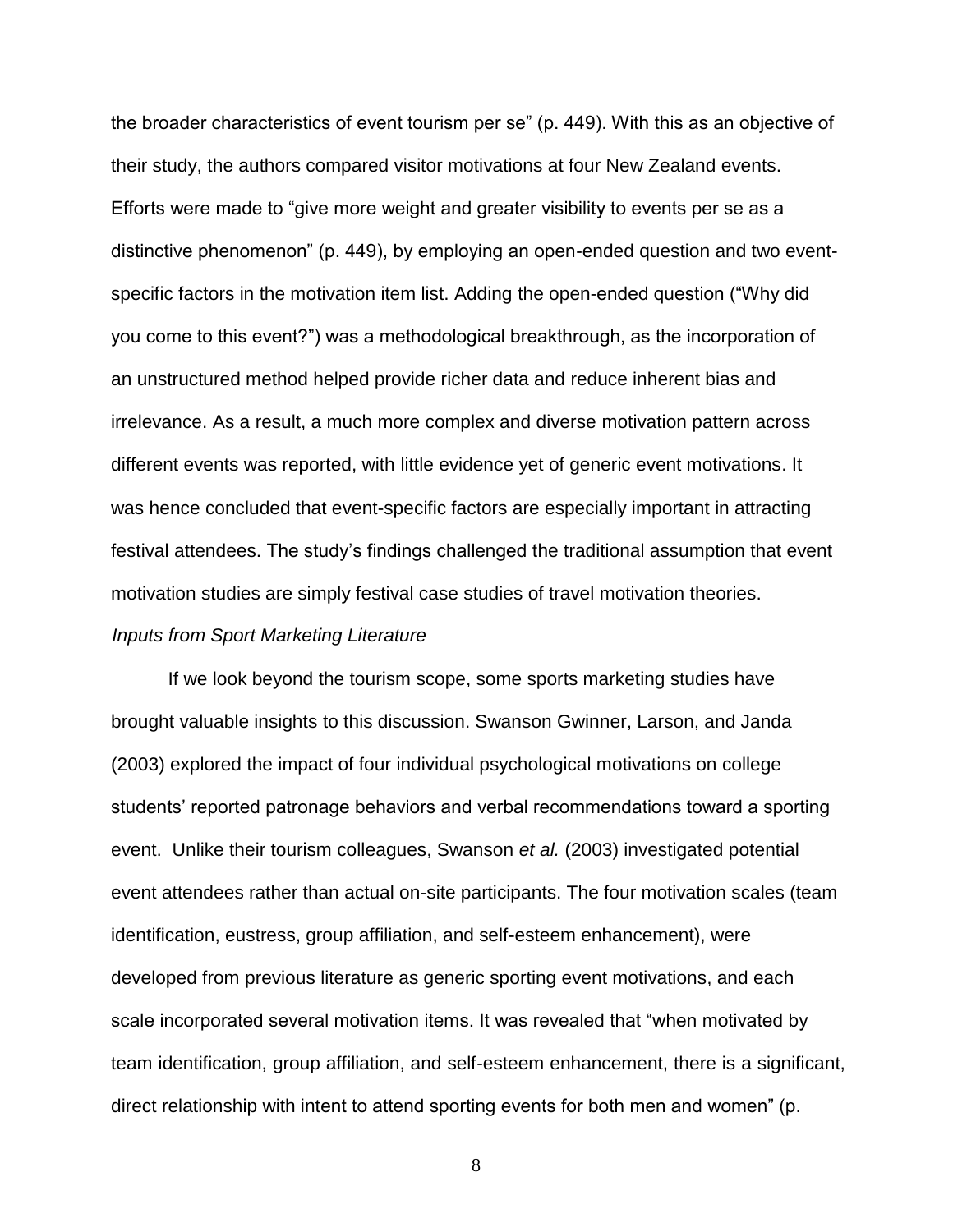160). Also worth noting is the concept of "team identification", which may be interpreted as "local pride" in a destination context. None of the aforementioned tourism studies included this construct in their motivation item list, although it makes conceptual sense that people may attend a local festival to demonstrate pride in their community. A similar finding was reported by Li (2003), whose investigation of the 2002 Jacksonville Riverwalk Festival in North Carolina showed that supporting re-development in the downtown area was a major reason for attending the festival.

Another sport marketing study by Kim and Chalip (2004) tested the effect of levels of fan motives, travel motivation, and potential attendees' background on their desire to attend and their sense of whether it is feasible to attend the FIFA World Cup. The authors suggested that the motivation for outbound travel and the motivation to attend sporting events should be delineated in the case of an international sporting mega-event. Overall, the sport marketing literature reveals that: 1) a generic motivation scale for sporting events has been identified and has been broadly applied. In contrast, the existence of universal event motivations is still under debate in the tourism domain; 2) potential attendees should also be taken into consideration, as to draw a more complete picture of participants' motivational behavior; and 3) travel motive and event motive may need to be differentiated under certain circumstances.

### **Discussion**

A review of the literature on festival and event motivation indicates that a fairly consistent and practical research framework has been established, although a universal motivation scale is yet to emerge. This stream of research also boasts a good tradition of cross-culture testing, as nine out of the sixteen studies reviewed in this paper were held in international destinations outside the U.S.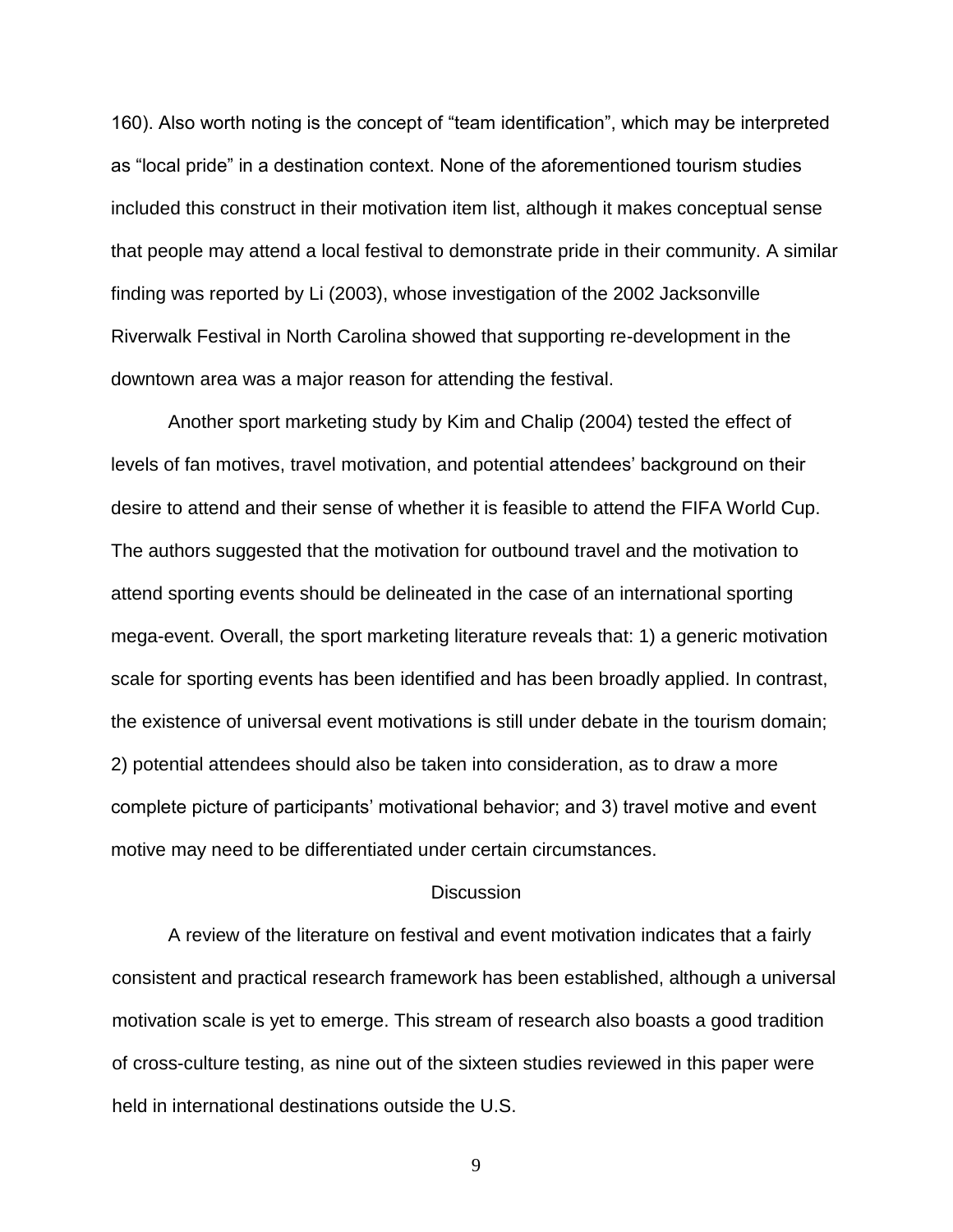As our knowledge about event and festival motivation has accumulated over time, research has progressed beyond simple case studies of motivation theories. Individualistic characteristics of event motivation have emerged, partly because of the hybrid nature of festivals as both recreation (for the local residents) and tourism offerings (for visitors) (Crompton & McKay, 1997). However, no research has been done on the comparison of general travel motivation and festival and event motivation. From a methodological perspective, this type of comparison could hardly be conducted without the identification of a universal scale for measuring motivations to attend festivals and events.

Most studies reviewed in this paper are still descriptive case studies on an ad hoc basis. A gap seems to exist between these research findings and systematic theory building. It is suggested that more efforts in theoretical conceptualization are needed for understanding festival and event attendees' motivations. The related psychology, sociology, marketing, and sport marketing literature may provide some useful insights on this issue. Moreover, most festival and event motivation studies have been conducted by a small group of authors. The involvement of more researchers with more diverse backgrounds and disciplinary approaches, and the employment of new research methodologies is strongly encouraged.

Further, from a meta-theoretical perspective, it can be seen that current festival and event motivation research has been dominated by a naturalistic tradition, with a strong emphasis on formal logic analysis and quantitative methods (Deshpande, 1983; Peter & Olson, 1983). Nicholson and Pearce (2000, 2001) broke some ground in this area by employing unstructured methodology as part of their motivation measurements. It has been suggested that for topics whose theoretical foundation is less than robust,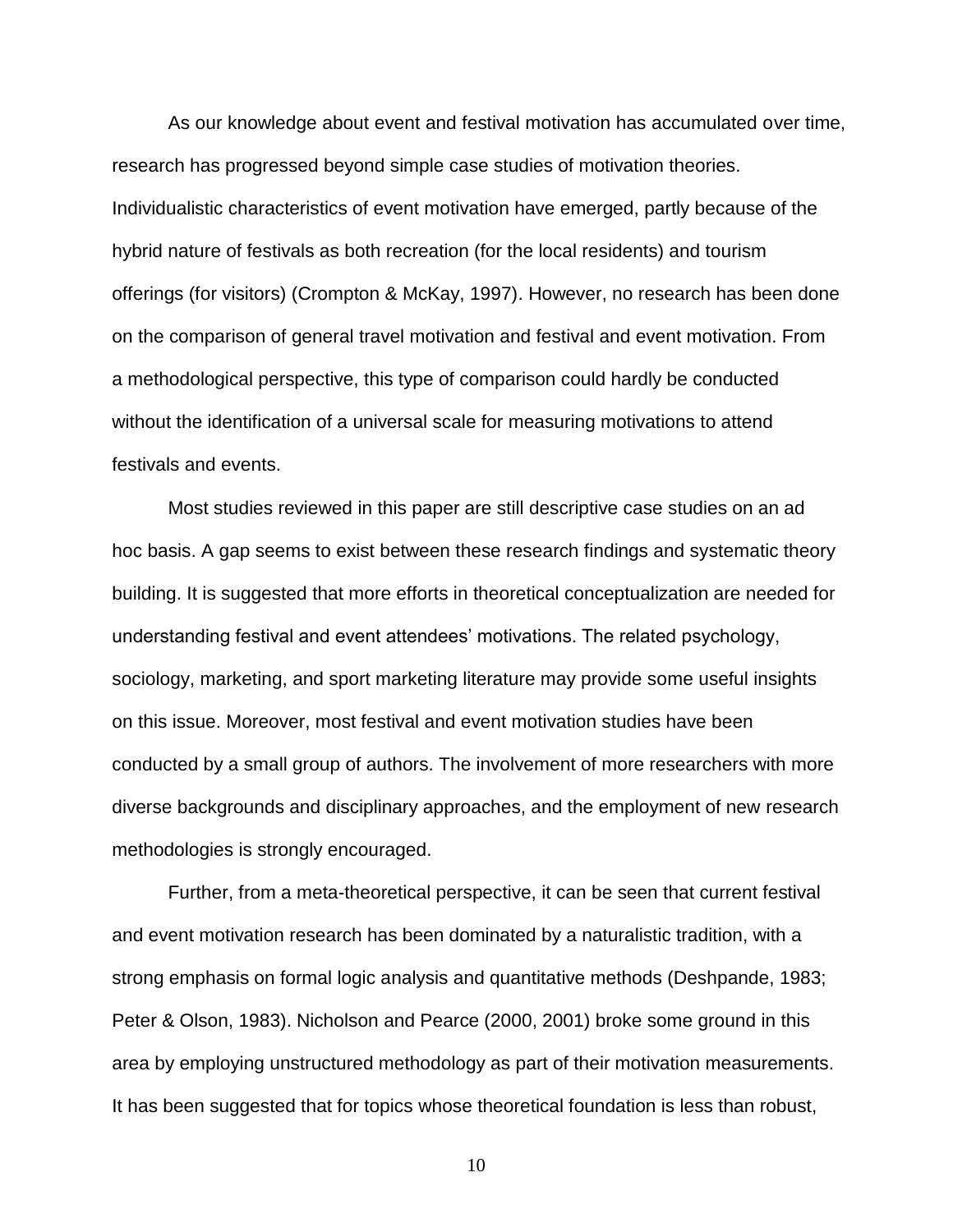qualitative approaches are preferred, as they can generate more complete unbiased motivational information (Dann & Phillips 2000). Overall, it is believed that combining quantitative and qualitative methods may be helpful in our knowledge pursuits in different areas.

## **Conclusion**

This note presented a comprehensive, though not exhaustive review on extant festival and event motivation studies. The authors categorized literature on this topic into three major themes: earlier discoveries, cross-culture testing, and exploration of generalizability. Contributions from sports marketing studies were also briefly discussed. The review shows a fairly consistent and practical research framework for festival and event motivation studies, which has been traditionally dominated by quantitative methods. It is recommended that a universal scale for measuring festival and event motivation be created with the adoption of both quantitative and qualitative instruments. It would be helpful to position this particular stream of research in the broader stream of travel motivation studies. Moreover, serious efforts on theory and model building should be strongly encouraged, and interdisciplinary inputs are welcomed in future studies.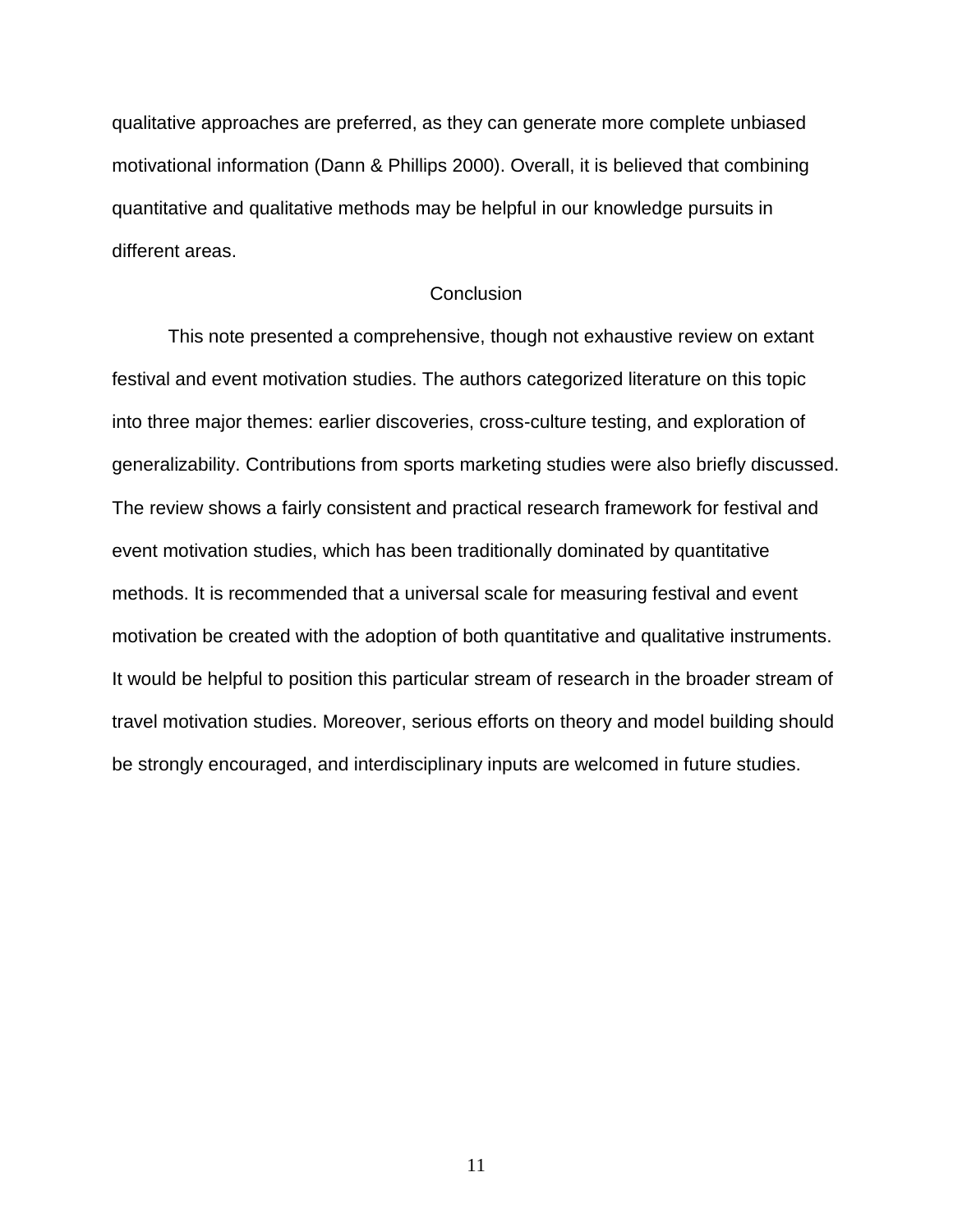## References

- Backman, K.F., Backman, S.J.U., Uysal, M. & Sunshine, K.M. (1995). Event tourism and examination of motivations and activities. *Festival Management and Events Tourism, 3,*15–24.
- Crompton, J. L. (2003). Adapting Herzberg: A conceptualization of the effects of hygiene and motivator attributes on perceptions of event quality. Journal of Travel Research, 41(3), 305-310.
- Crompton, J.L. (1979). Motivations for pleasure vacation. *Annals of Tourism Research, 6 (4)*, 408-24.
- Crompton, J.L. & McKay. S.L. (1997). Motives of visitors attending festival events. *Annals of Tourism Research*, *24 (2),* 425–439.
- Dann, G. (1977). Anomie, Ego-involvement and Tourism. *Annals of Tourism Research, 4,* 184-194.
- Dann, G. (1981). Tourist Motivation an Appraisal. *Annals of Tourism Research, 8(2),* 187-219.
- Deshpande, R. (1983). "Paradigms lost": On theory and method in research in marketing. *Journal of marketing, 47(Fall),* 101-110.
- Dwar, K., Meyer, D., & Li, W. (2001). Harbin, Lanterns of ice, Sculptures of snow. *Tourism Management, 22,* 523-532.
- Formica, S. & Uysal, M. (1996). A market segmentation of festival visitors: Umbria Jazz Festival in Italy. *Festival Management & Event Tourism, 3,*175-82.
- Formica, S. & Uysal, M. (1996). (1998). Market segmentation of an international cultural-historical event in Italy. *Journal of Travel Research, 36(4),* 16–24.
- Formica, S. & Murrmann, S. (1998). The effects of group membership and motivation on attendance: An international festival case, *Tourism Analysis, 3,*197-207.
- Getz, D. (1991). *Festivals, special events, and tourism*, New York: Van Nostrand Reinhold.
- Getz, D. (1999). The impacts of mega events on tourism: Strategies for destinations. In Andersson, T. D., C. Persson, B. Sahlberg, & L. Strom, (Ed.), *The Impact of Mega Events.* (pp.5-32). Ostersund, Sweden: European Tourism Research Institute.
- Gnoth, J. (1997). Tourism and motivation and expectation formation. *Annals of Tourism Research, 24*(2), 283-304.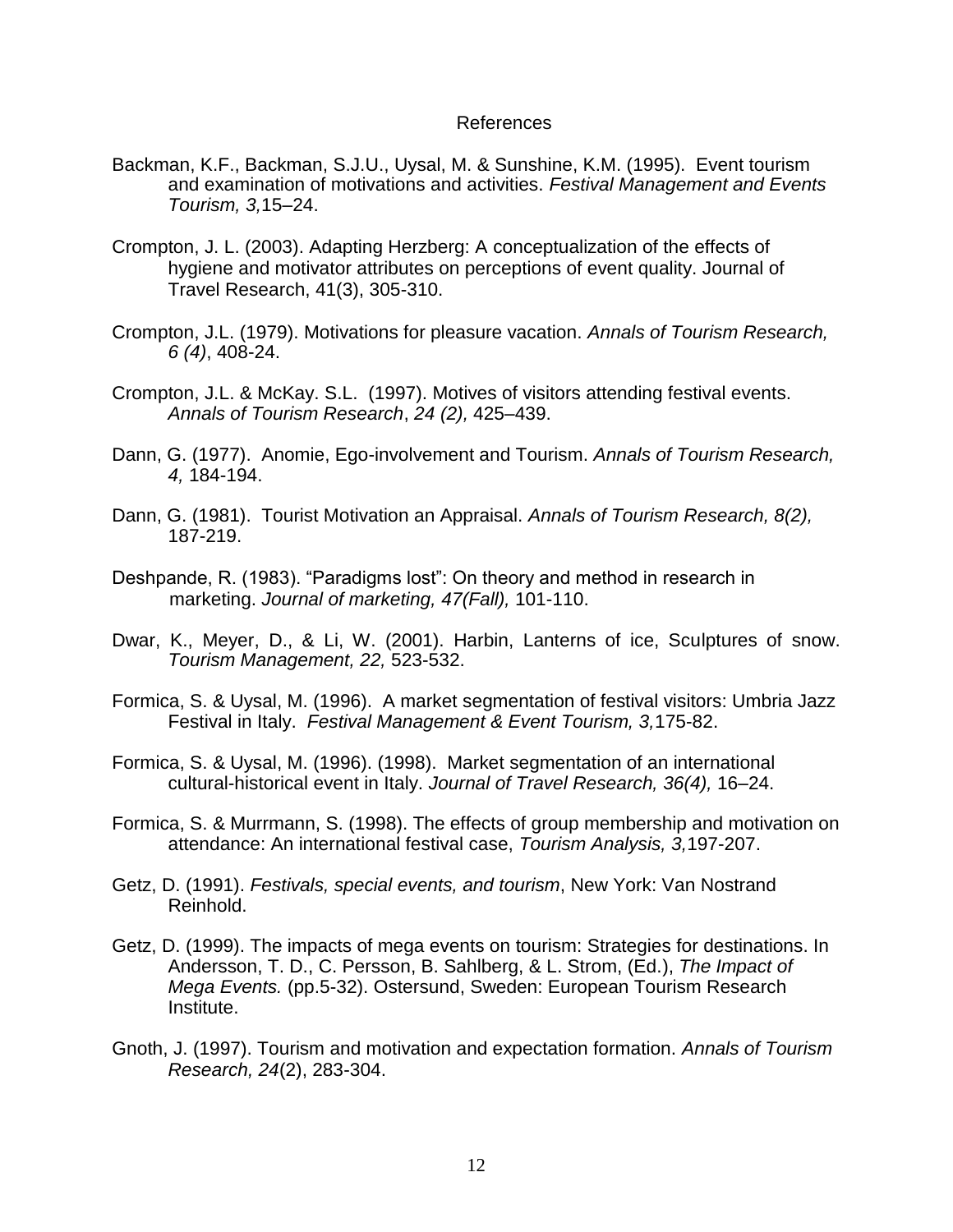- Gnoth, J., & Anwar, S. A. (2000). New Zealand bets on event tourism. *Cornell Hotel and Restaurant Administration Quarterly, 41 (4),* 72-83.
- Iso-Ahola, S.E. (1980). *The Social Psychology of Leisure and Recreation,* Dubuque IA: Wm. C. Brown.
- Iso-Ahola, S.E. (1982). Toward a social psychological theory of tourism motivation. *Annals of Tourism Research, 9,* 256-262.
- Kim, N. & Chalip, L. (2004). Why travel to the FIFA World Cup? Effects of motives, background, interest, and constraints. *Tourism Management, 25(6),* 695-707
- Lee, C. (2000). A comparative study of Caucasian and Asian visitors to a cultural Expo in an Asian setting. *Tourism Management, 21(2),* 169–176.
- Lee, C., Lee, Y. & Wicks, B. E. (2004). Segmentation of festival motivation by nationality and satisfaction. *Tourism Management. 25(1),* 61-70.
- Li, X. (2003). Impacts of special events on destination image: A case study of Jacksonville Riverwalk Festival. Unpublished MS thesis. East Carolina University, Greenville, North Carolina, US.
- Mannell, R.C. & Iso-Ahola, S.E. (1987). Psychological nature of leisure and tourism experience. *Annals of Tourism Research, 14,* 314–331.
- Mohr, K., Backman, K.F., Gahan L.W., & Backman, S.J. (1993). An investigation of festival motivations and event satisfaction by visitor type. *Festival Management and Event Tourism, 1(3),* 89–97.
- Nicholson, R., & Pearce, D. G. (2000). Who goes to events: A comparative analysis of the profile characteristics of visitors to four south island events. *Journal of Vacation Marketing, 6 (3):* 236-53.
- Nicholson, R., & Pearce, D. G. (2001). Why do people attend events: A comparative analysis of visitor motivations at four south island events. *Journal of Travel Research, 39,* 449-460.
- Peter, J. P. & Olson, J. C. (1983). Is science marketing? *Journal of Marketing.* 47(Fall). 111-125.
- Ralston, L. & Crompton, L.J. (1988). *Motivations, service quality and economic impact of visitors to the 1987 Dickens on the strand emerging from a mail-back survey.*  Report number 3 for the Galveston Historical Foundation. College Station, TX: Texas A&M University.
- Ralston, L.S., & Hamilton, J.A. (1992). The application of systematic survey methods at open access special events and festivals. *Visions in Leisure and Business, 11(3),* 18-24.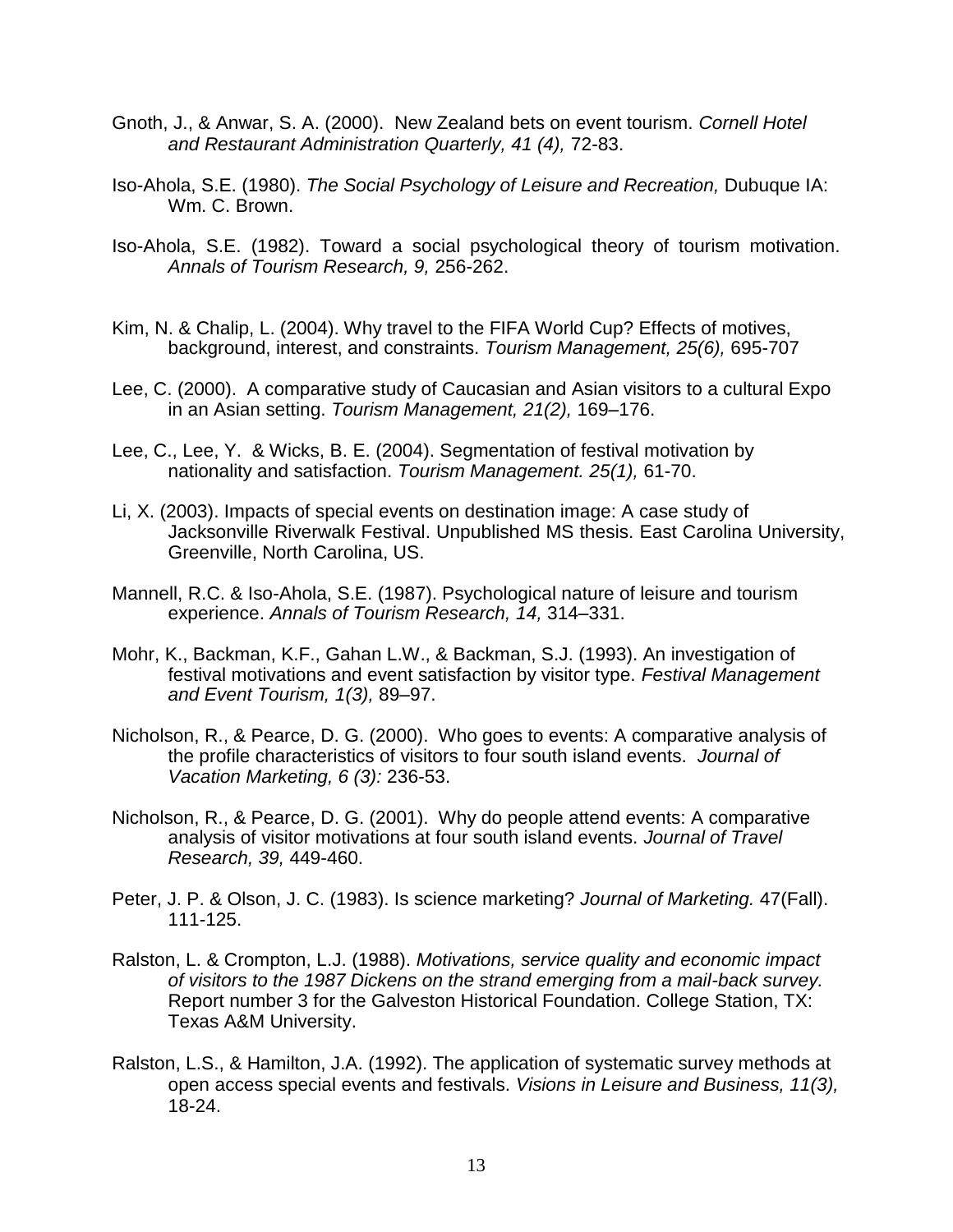- Ritchie, J. R. B. (1984). Assessing the Impact of hallmark events: Conceptual and research Issues. *Journal of Travel Research, 23,* 2-11.
- Scott, D. (1996). A comparison of visitors' motivations to attend three urban festivals. *Festival Management and Event Tourism, 3*, 121–128.
- Schneider, I.E. & Backman, S.J. (1996). Cross-cultural equivalence of festival motivations: A study in Jordan. *Festival Management and Event Tourism, 4,*139– 144.
- Swanson, S.R., Gwinner, K., Larson, B.& Janda, S. (2003). Motivations of college student game attendance and word-of-mouth behavior: The impact of gender differences. *Sport Marketing Quarterly, 12 (3),* 151-162.
- Uysal, M., Backman, K., Backman, S., & Potts, T. (1991). An Examination of Event Tourism Motivations and Activities, In R.D. Bratton, F.M. Go, and J.R.B. Richie. (Ed.), *New Horizons in Tourism and Hospitality Education, Training, and Research,* (pp. 203-218). Calgary, Canada: University of Calgary,
- Uysal, M., Gahan, L. & Martin, B. (1993). An examination of event motivations: A case study. *Festival Management and Event Tourism, 1,* 5–10.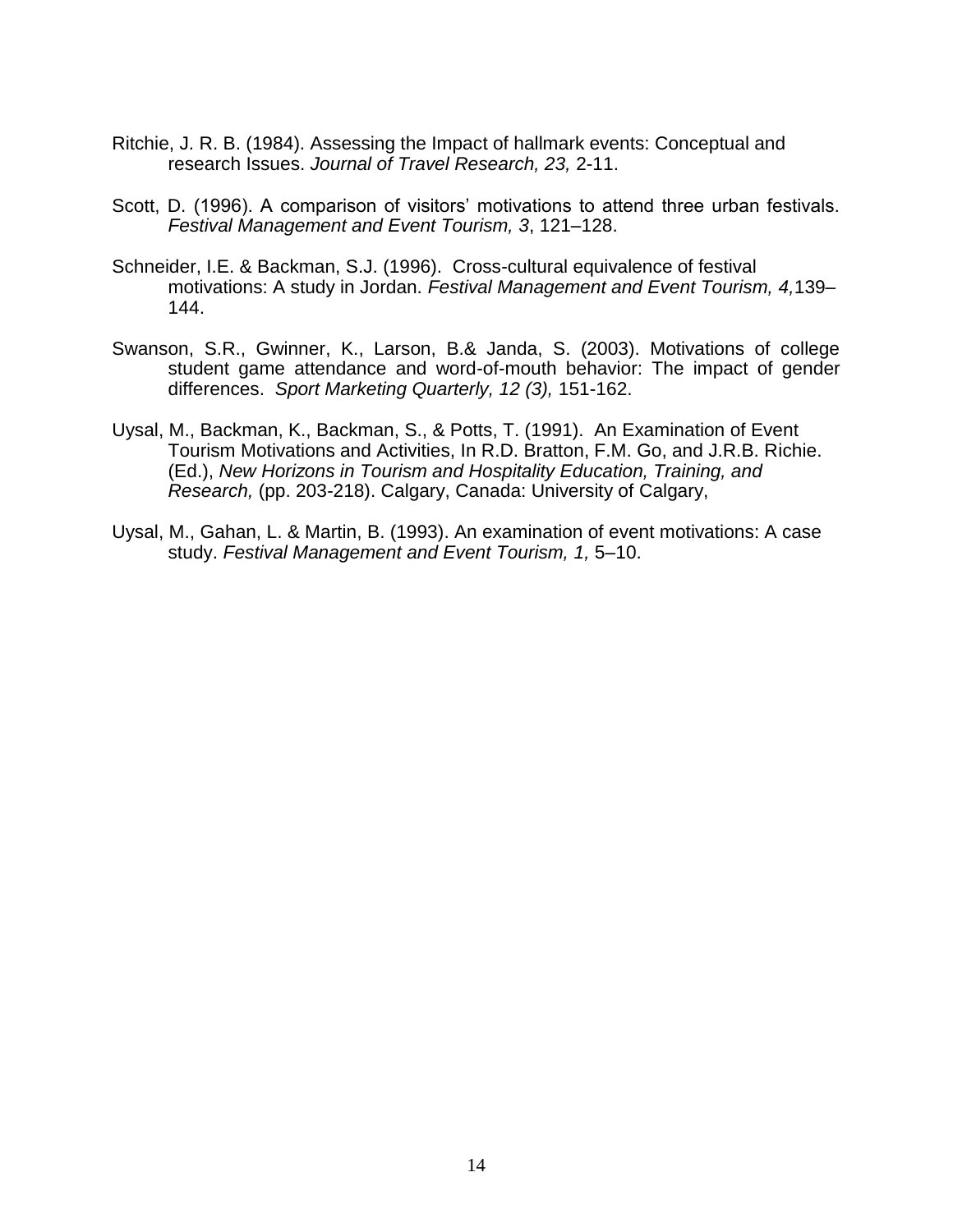| Researchers                                        | <b>Delineated factors</b>                                                                                                                                           | Event name and site                                                                                      | Methodology                             |
|----------------------------------------------------|---------------------------------------------------------------------------------------------------------------------------------------------------------------------|----------------------------------------------------------------------------------------------------------|-----------------------------------------|
| Ralston & Crompton                                 | Stimulus seeking; family<br>togetherness;                                                                                                                           | 1987 Dickens on the                                                                                      | 48 statements                           |
| (1988)                                             | social contact; meeting or observing<br>new people; learning and discovery;<br>escape from personal and social                                                      | Strand, Galveston,<br><b>USA</b>                                                                         | 5-point Likert Scale                    |
|                                                    | pressures; and nostalgia                                                                                                                                            |                                                                                                          |                                         |
| Uysal et al.<br>(1991)<br>Backman et al.<br>(1995) | Excitement; external; family;<br>socializing; relaxation                                                                                                            | <b>Pleasure Travel</b><br>Market Survey (1985),<br><b>USA</b>                                            | 12 motive items                         |
| Uysal et al.<br>(1993)                             | Escape; excitement/thrills; event<br>novelty; socialization; family<br>togetherness                                                                                 | Corn Festival,<br>South Carolina,<br><b>USA</b>                                                          | 24 statements<br>5-point Likert Scale   |
| Mohr et al.<br>(1993)                              | Socialization; escape; family<br>togetherness; excitement/uniqueness; South Carolina,<br>event novelty                                                              | Freedom Weekend Aloft, 23 motive items<br><b>USA</b>                                                     | 5-point Likert Scale                    |
| <b>Scott</b><br>(1996)                             | Nature appreciation; event<br>excitement; sociability; family<br>togetherness; curiosity; escape                                                                    | BugFest, Holiday Lights 25 motive items<br>Festival, and Maple<br>Sugaring Festival, Ohio,<br><b>USA</b> | 5-point Likert Scale                    |
| Formica & Uysal<br>(1996)                          | Excitement/thrills; socialization;<br>entertainment; event novelty;<br>family togetherness                                                                          | Umbria Jazz Festival,<br>Italy                                                                           | 23 motive items<br>5-point Likert Scale |
| (1996)                                             | Schneider & Backman Family togetherness/socialization;<br>social leisure; festival attributes;<br>escape; event excitement                                          | Jerish Festival,<br>Jordan                                                                               | 23 motive items<br>5-point Likert Scale |
| Crompton & Mckay<br>(1997)                         | Cultural exploration; novelty<br>/regression; gregariousness; recover<br>equilibrium; known-group<br>socialization; external interaction<br>/socialization          | Fiesta in San Antonio,<br>Texas, USA                                                                     | 31 motive items<br>5-point Likert Scale |
| Formica & Uysal<br>(1998)<br>(1998)                | Socialization /entertainment; event<br>attraction/excitement; group<br>Formica & Murrmann togetherness; cultural / historical;<br>family togetherness; site novelty | Spoleto Festival,<br>Italy                                                                               | 23 motive items<br>5-point Likert Scale |

# Table 1. A Summary of Selected Studies on Festival and Event Motivation